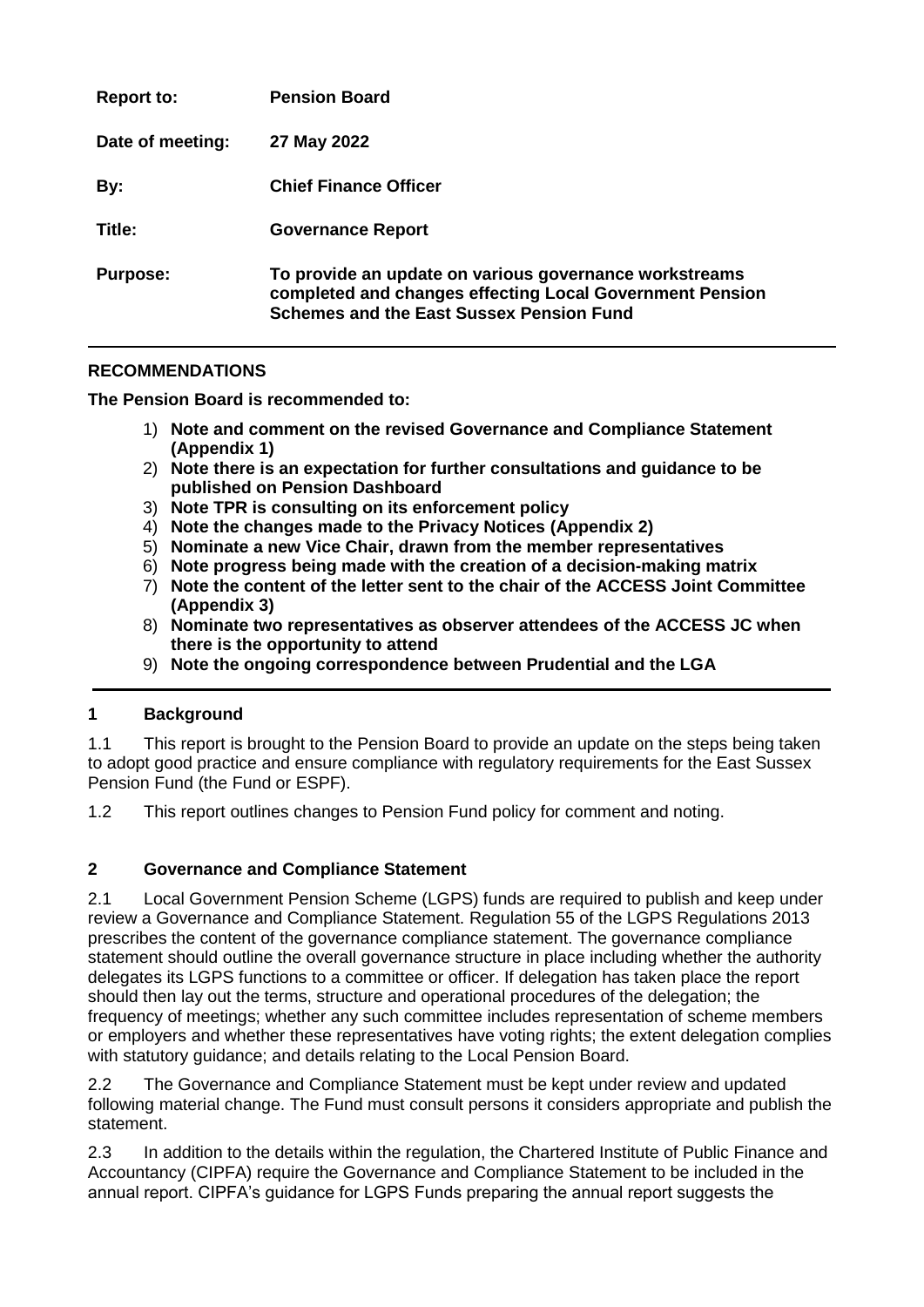Statement should include the overall governance structure in place including, in addition to the regulations, application of how the CIPFA knowledge and Skills Framework has been applied; how oversight of the asset pool takes place; and policies and procedures for managing conflicts of interest.

2.4 The Governance and Compliance Statement requires an annual review.

2.5 The main changes are the addition of a compliance statement table. As well as expansion of the responsibilities of the Pension Committee to align with the terms of reference for more consistency with this section to the responsibilities of the Pension Board; reference has been made to working through the pandemic; Pension Board appointment has been expanded based on recent experience; Update to the working groups currently in place; and addition of a section on audit of the Fund.

2.6 The revised Governance and Compliance Statement is included in **Appendix 1** for discussion.

## **3 Changes in Legislation and Regulation**

3.1 The initial consultation of Pension Dashboard has now closed. Concerns have been raised in the market around how the Dashboard Regulations will interact with the requirements of the UK GDPR, which are expected to be changed in turn following the Queen's Speech. Further consultations are expected from the Information Commissioner's Office and The Pensions Regulator.

3.2 The Pensions Regulator [opened a consultation on 4 May 2022 on its enforcement policy.](https://www.thepensionsregulator.gov.uk/en/document-library/consultations/enforcement-and-prosecution-policies-consultation) The consultation lays out how the Regulator would look to act in a number of scenarios, which are connected to the objective behind taking action. The possible objectives are noted as being: Prevention; remedy; restoration and deterrence. The powers available to the Regulator have not changed since the Pension Board and Committee were previously notified of changes in the law and the Regulator is seeking to provide clarity as to its proposed approach.

## **4 Privacy notices**

4.1 Since the last meeting, Officers have reviewed the existing long and summary privacy notices. They have been updated in line with the recommendations made by the Local Government Association (LGA). This concludes the annual review of our privacy notices. The new privacy notices are available on our website and are included at **Appendix 2**

4.2 Very few changes have been made and these focus on clarifying we are able to use member contact details in order to issue surveys and the impact of the UK leaving the European Union.

## **5 Pension Board and Pension Committee appointments**

5.1 During the February 2022 meeting Officers provided an update on progress being made on the appointment of someone to the vacant position on the Pension Board. On 1 March 2022 the Governance Committee took the decision to appoint Neil Simpson as the new pensioner representative for a term of 4 years. In welcoming Neil to the Board an induction training plan has been put in place.

5.2 The previous pensioner representative was one of the Vice Chairs of the Pension Board. The constitution calls for both an employer and member representative vice chair to be in place to cover any occasion where the Independent Chair is not available. An employer representative Vice Chair is currently in place; this is currently Stephen Osborne.

5.3 The constitution of the Council requires the Governance Committee to appoint a Vice Chair. The Pension Board is asked to agree which member representative should be nominated as a Vice Chair of the Pension Board for approval by the Governance Committee ahead of the next meeting of the Pension Board.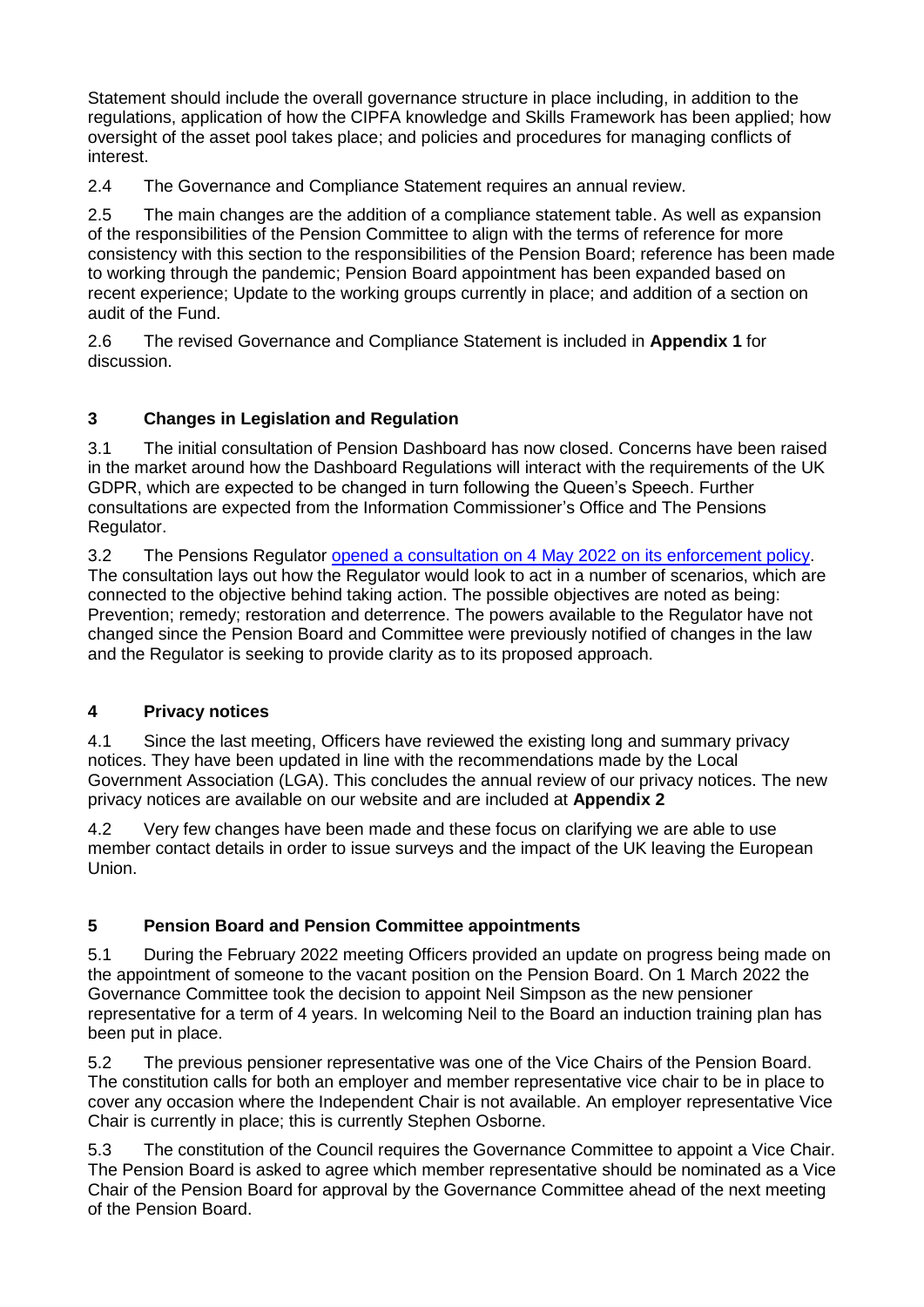5.4 On 10 May 2022 the Full Council agreed a change to the makeup of Pension Committee with Cllr. Hilton being replaced by Cllr. Georgia Taylor, both of which are members of the Green Party which leaves the political makeup of the Committee unchanged.

# **6 Prudential Additional Voluntary Contributions (AVCs)**

6.1 The Local Government Association has been contacted by Prudential about the ongoing services issues that have previously been identified. To date, the LGA has not fully digested the content of the letter but believes the service being provided is not improving. Officers continue to monitor the situation and will provide updates to the Pension Board and Pension Committee when relevant.

## **7 ACCESS Joint Committee and governance**

7.1 In the February 2022 meeting the Pension Board agreed that the Chair should write to Cllr. Kemp-Gee, the Chair of the ACCESS Joint Committee, regarding its recommendation that members from the pension boards of the 11 participating funds should be elected for a term of 3 or 4 years to provide more permanent representation for members on the Joint Committee. This letter was issued and can be found in **Appendix 3.**

7.2 On 7 March 2022 the ACCESS Joint Committee met and discussed the approach to be taken in relation to governance and member representation. A proposal was put forward more aligned with the Pension Board's views on this matter, however this was not passed. It was decided that each Fund participating in ACCESS should send two Pension Board members to observe on a rotational basis. The observers can be independent, member representative or employer representatives with a preference that at least one observer be a member representative. The decision is scheduled to be reviewed in 12 months.

7.3 Pension Board members are asked to nominate two representatives as observer attendees of the ACCESS JC when there is the opportunity to attend during the meeting cycle.

7.4 When the Pension Committee met in February 2022 it was identified that if Cllr. Fox, the Fund's representative on the ACCESS Joint Committee, is unable to attend a meeting no substitute has been appointed. The Pension Committee recommended that Cllr. Redstone be the nominated substitute and a paper was sent to Governance Committee covering this request.

7.5 The Governance Committee met on 22 March 2022 and agreed with the Pension Committee's recommendation.

## **8 Conclusion**

- 8.1 The Board is asked to:
	- Note and comment on the revised Governance and Compliance Statement (Appendix 1)
	- Note there is an expectation for further consultations and guidance to be published on Pension Dashboard
	- Note TPR is consulting on its enforcement policy
	- Note the changes made to the Privacy Notices (Appendix 2)
	- Nominate a new Vice Chair, drawn from the member representatives
	- Note progress being made with the creation of a decision-making matrix
	- Note the content of the letter sent to the chair of the ACCESS Joint Committee (Appendix 3)
	- Nominate two representatives as observer attendees of the ACCESS JC when there is the opportunity to attend
	- Note the ongoing correspondence between Prudential and the LGA